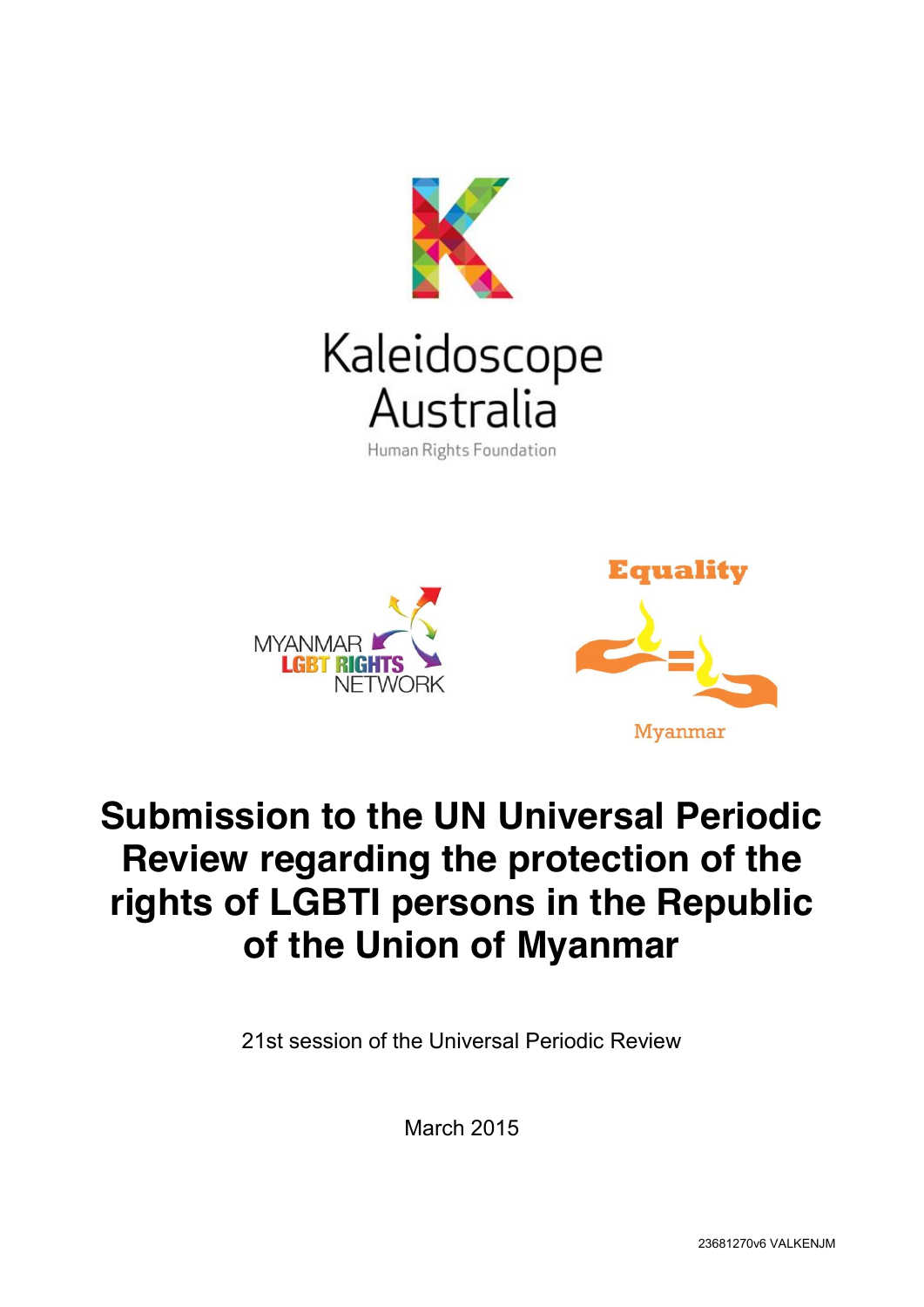### **1. Executive Summary**

- 1.1 Kaleidoscope Human Rights Foundation (**Kaleidoscope**) is a non-government organisation that works with local activists to protect and promote the rights of lesbian, gay, bisexual, transgender and intersex (**LGBTI**) persons in the Asia-Pacific Region. In conjunction with local community members, Kaleidoscope has prepared this report for the United Nations Human Rights Council (**UNHRC**) in respect of the Republic of the Union of Myanmar (**Myanmar**). This report highlights instances where the legal framework of Myanmar is failing to adequately protect the human rights of LGBTI persons and where Myanmar may not be meeting its obligations under international human rights law.
- 1.2 Myanmar law expressly discriminates against LGBTI persons. Consensual same-sex conduct has been a crime in Myanmar since 1860 under section 377 of the *Myanmar Penal Code of 1860 (India Act XLV)* (**Penal Code**). Although incarceration on the basis of section 377 is now rare in respect of consenting adults, Myanmar law enforcement officials continue to perpetrate discriminatory and abusive acts against LGBTI people through various other indirect laws, particularly Myanmar's *Police Act 1945* (**Police Act**).
- 1.3 Despite the human rights protections enshrined under the Myanmar 2008 Constitution (**Constitution**), there are no laws which prohibit discrimination against a person based on their sexual orientation or gender identity.
- 1.4 Coupled with the deficiencies under its local laws to prevent discrimination, Myanmar's lack of international treaty ratification means the human rights of LGBTI persons remain vulnerable.
- 1.5 Accordingly, we urge the UNHRC to recommend that Myanmar:
	- (a) at a minimum, Myanmar amends section 377 of the Penal Code to apply only to instances of non-consensual acts;
	- (b) ratify the key international human rights treaties including, but not limited to, the International Covenant on Civil and Political Rights (**ICCPR**) and the International Covenant on Economic, Social and Cultural Rights (**ICESCR**);
	- (c) enact comprehensive anti-discrimination laws that prohibit discrimination on the grounds of sexual orientation, gender identity and gender expression;
	- (d) amend section 348 of the Constitution to include sexual orientation and gender identity and gender expression among the grounds upon which a person cannot be discriminated against; and
	- (e) enact laws that expressly recognise same-sex marriage.

## **2. Positive steps taken by Myanmar**

-

- 2.1 Although same-sex conduct remains a crime in Myanmar under section 377 of the Penal Code, recent positive steps taken by the nation may be suggestive of it transitioning towards recognising the human rights of LGBTI persons.
- 2.2 Although the Myanmar National Human Rights Commission was established in September 2011, critics have questioned its ability to effectively challenge the government.<sup>1</sup>

<sup>1</sup> *Burma sets up human rights commission*, BBC News Asia-Pacific (6 September 2011) accessed at [<http://www.bbc.com/news/world-asia-pacific-14807362>](http://www.bbc.com/news/world-asia-pacific-14807362).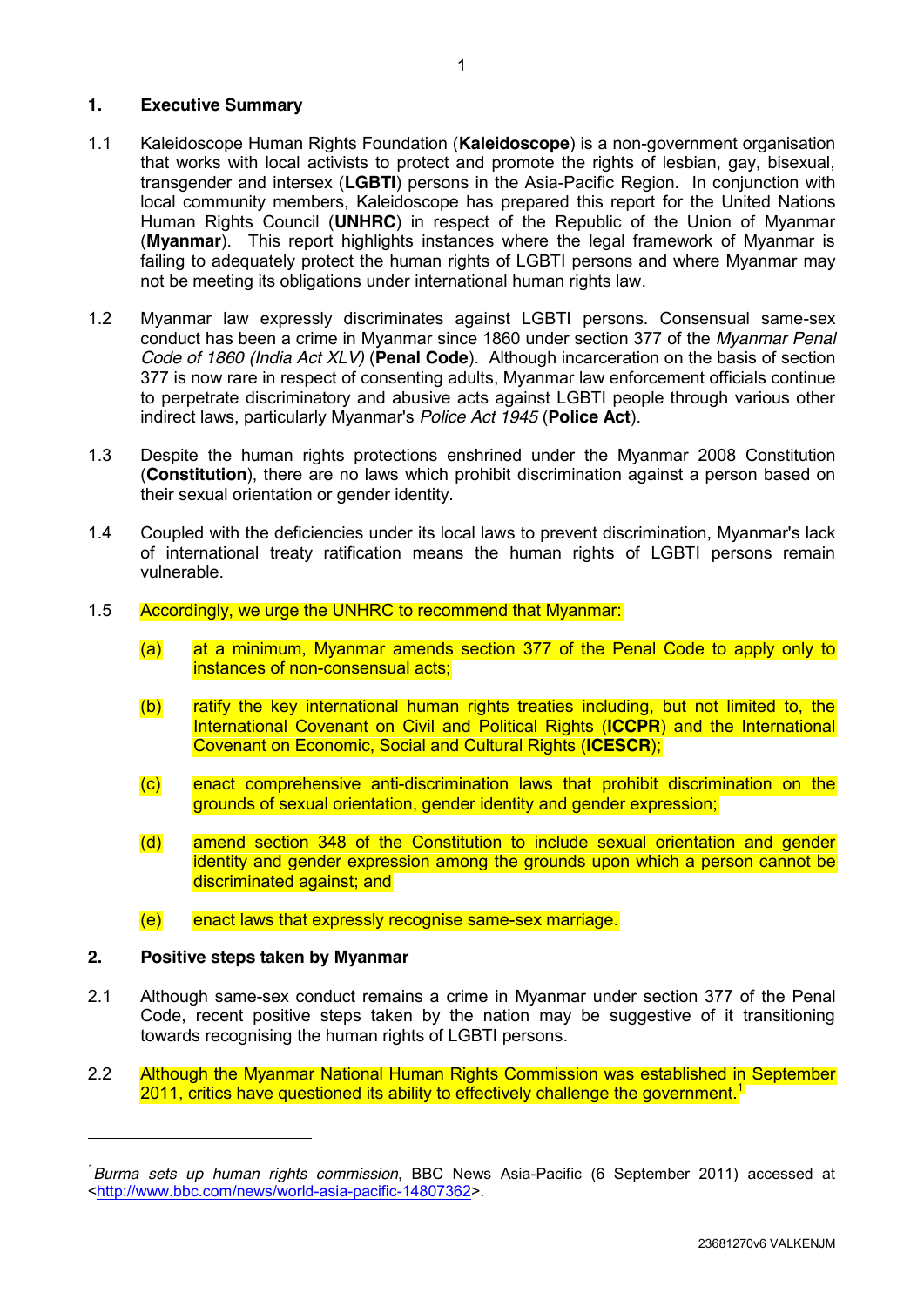- 2.3 In March 2014, Myanmar hosted the largest ever Association of Southeast Asian Nations (**ASEAN**) Civil Society Conference and ASEAN People's Forum since the event's inception in 2005.<sup>2</sup> The theme of the event, "Advancing ASEAN Peoples' Solidarity Towards Sustainable Peace, Development, Justice and Democratisation", reflected current challenges in the region and a transition towards a "genuinely people-centred ASEAN". $3$  In furtherance of this theme, all participating nations issued a joint statement (**Statement**). Significantly, the Statement advocated for the "universal human rights and dignity … social cultural, economic and ecological justice, gender equality and gender justice, nondiscrimination [and] inclusivity", amongst other things, of "LGBTIQ and persons of diverse sexual orientation, gender identities and expressions, including intersex persons".<sup>4</sup> The Statement recognised that LGBTI people continue to be neglected by ASEAN member states and "continue to face criminalisation denying them of enjoyment of basic rights, freedoms and benefits of development guaranteed to all persons within ASEAN." 5
- 2.4 The Statement described Myanmar as being "a country in transition".<sup>6</sup> However, the Statement urged the host nation to repeal or amend all of its laws that do not conform with international human rights standards and principles, including reform of its Constitution.<sup>7</sup> The Statement also recommended generally that all member states repeal laws and regulations that directly or indirectly criminalise LGBTI persons and harmonise national laws with UN human rights treaties.<sup>8</sup> Member states were also urged to take the further step of developing and instituting mechanisms to protect LGBTI human rights.<sup>9</sup>
- 2.5 We urge the UNHRC to recommend that Myanmar acts in accordance with the Statement, and take the legal and practical measures necessary to implement its recommendations.

## **3. Obligations under international law to protect LGBTI persons from discrimination**

- 3.1 Although Myanmar has not ratified many of the core human rights treaties, it has ratified both the *Convention on the Elimination of All Forms of Discrimination Against Women*  (**CEDAW**) and the *Convention on the Rights of the Child* (**CRC**).
- 3.2 Article 2 of the CEDAW requires State Parties to condemn discrimination against women in all forms.<sup>10</sup> The Committee on the Elimination of All Forms of Discrimination Against Women issued a General Recommendation stating that the discrimination of women based on sex

3 ASEAN, *Over 3,000 Participants at Largest Ever ASEAN Civil Society Conference / ASEAN People's Forum*  (24 March 2014) accessed at [<http://aseanpeople.org/over-3000-participants-at-largest-ever-asean-civil](http://aseanpeople.org/over-3000-participants-at-largest-ever-asean-civil-society-conference-asean-peoples-forum/)[society-conference-asean-peoples-forum/>](http://aseanpeople.org/over-3000-participants-at-largest-ever-asean-civil-society-conference-asean-peoples-forum/).

4 *Statement of the ASEAN Civil Society/ASEAN People's Forum 2014*, ASEAN,(24 March 2014), p 1.

-

5 *Statement of the ASEAN Civil Society/ASEAN People's Forum 2014*, ASEAN,(24 March 2014), p 4.

6 *Statement of the ASEAN Civil Society/ASEAN People's Forum 2014*, ASEAN,(24 March 2014), p 2.

7 *Statement of the ASEAN Civil Society/ASEAN People's Forum 2014*, ASEAN,(24 March 2014), p 2.

8 *Statement of the ASEAN Civil Society/ASEAN People's Forum 2014*, ASEAN,(24 March 2014), p 5.

9 *Statement of the ASEAN Civil Society/ASEAN People's Forum 2014*, ASEAN,(24 March 2014), p 9.

10Article 2, *Convention on the Elimination of All Forms of Discrimination Against Women*, United Nations, *Treaty Series* vol. 1249, p 13.

<sup>2</sup> ASEAN, *Over 3,000 Participants at Largest Ever ASEAN Civil Society Conference / ASEAN People's Forum*  (24 March 2014) accessed at [<http://aseanpeople.org/over-3000-participants-at-largest-ever-asean-civil](http://aseanpeople.org/over-3000-participants-at-largest-ever-asean-civil-society-conference-asean-peoples-forum/)[society-conference-asean-peoples-forum/>](http://aseanpeople.org/over-3000-participants-at-largest-ever-asean-civil-society-conference-asean-peoples-forum/).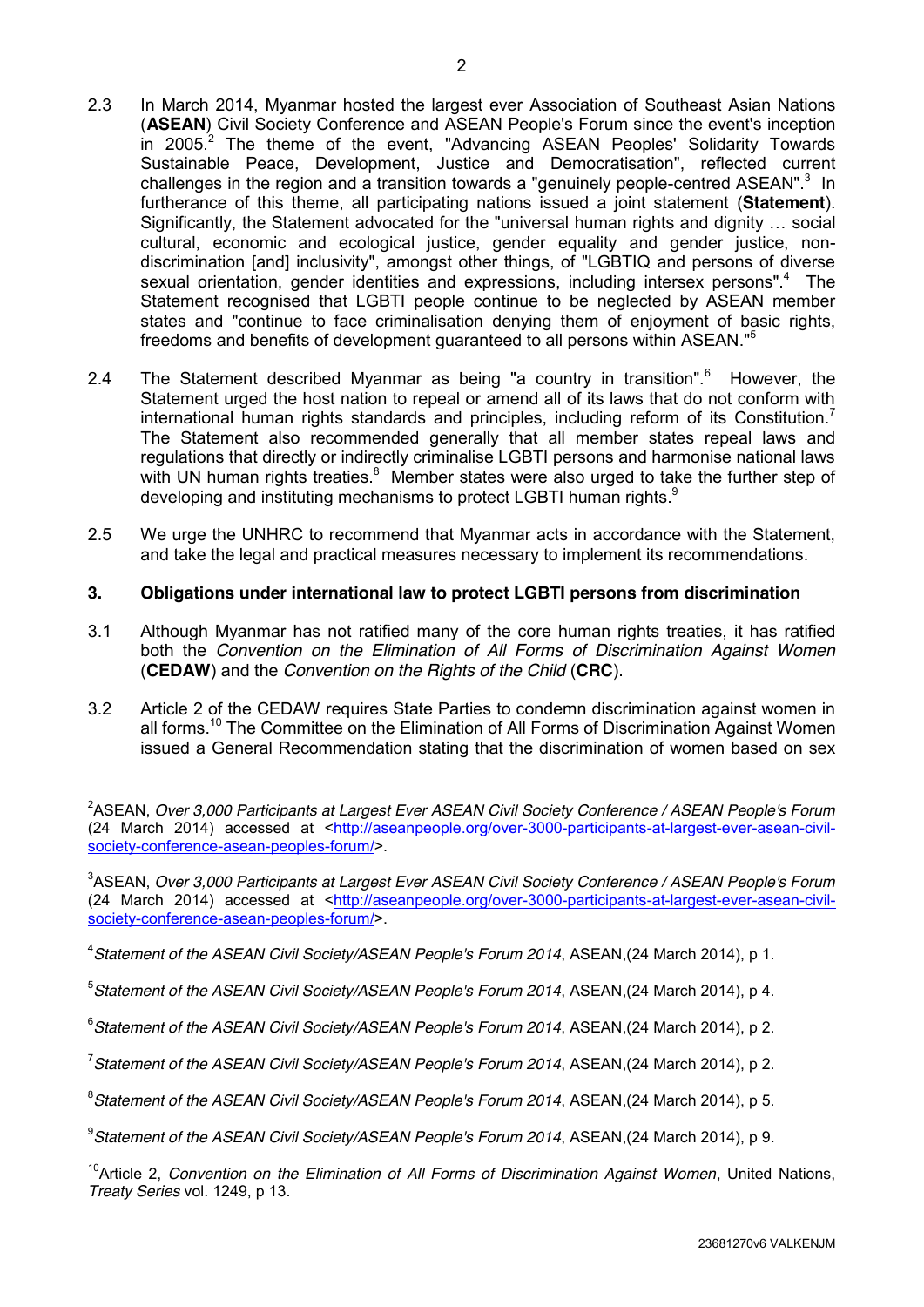and gender is inextricably linked with sexual orientation, gender identity and gender expression.<sup>11</sup> Similarly, Article 2 of the CRC requires State Parties to take all appropriate measures to ensure that children are protected against all forms of discrimination, including on the ground of sex.<sup>12</sup>The obligations on State Parties in Article 2 of the CRC extend to a child's parent or legal guardian. A State Party cannot discriminate against a child on the basis of their parent's or legal guardian's sex. Under international law, discrimination based on sex includes discrimination on the grounds of sexual orientation and gender identity.<sup>13</sup> Furthermore, the term 'other status' used in all non-discrimination provisions of the treaties encompasses discrimination based on sexual orientation and gender identity.<sup>14</sup>

3.3 Accordingly, Myanmar has obligations under its existing international law commitments to prevent and prohibit discrimination of women and children, and a child's parent or legal guardian, based on sexual orientation and gender identity.

### **4. Discrimination against LGBTI persons**

4.1 Myanmar law expressly discriminates against LGBTI persons. Consensual same-sex conduct has been a crime in Myanmar since 1860 under section 377 of its Penal Code, which states:

> *Whoever voluntarily has carnal intercourse against the order of nature with any man, woman or animal shall be punished with transportation for life, or with imprisonment of either description for a term which may extend to ten years, and shall also be liable to a fine*.

4.2 In May 2011, a Myanmar transgender woman was sentenced to five years in prison under section 377. However, incarceration on the basis of section 377 is now increasingly rare as the section is hardly ever used in modern Myanmar society against consenting adults.<sup>15</sup> However, its continuing presence in criminal law has a negative impact on LGBTI people, and sends a message to society that LGBTI people are criminals. **Furthermore, Myanmar** law enforcement officials continue to undertake discriminatory and abusive acts against LGBTI people through various (less obvious) laws, particularly Myanmar's Police Act. For example, on 7 July 2013, 20 plain-clothed police officers forcefully arrested 10 gay men and transgender women in Mandalay, Myanmar.<sup>16</sup> The International Gay and Lesbian Human

<sup>13</sup> Human Rights Committee, *Views: Communication No 488/1992*, 50th sess, UN Doc CCPR/C/50/D/488/1992 (31 March 1994) [8.7] (*'Toonen v Australia'*).

<sup>14</sup> See General Comment 20

-

15Alex Bookbinder, *The Battle for gay rights in Burma* (29 November 2013) accessed at [<https://www.dvb.no/news/the-battle-for-gay-rights-in-burma-myanmar/34765>](https://www.dvb.no/news/the-battle-for-gay-rights-in-burma-myanmar/34765).

<sup>11</sup> Committee on the Elimination of Discrimination against Women, *General Recommendation No. 28 on the core obligations of State parties under article 2 of the Convention on the Elimination of All Forms of Discrimination Against Women,* UN Doc CEDAW/C/GC/28 (16 December 2010) [18].

<sup>12</sup> Article 2, *Convention on the Rights of the Child*, United Nations, *Treaty Series*, vol. 1577, p. 3.

<sup>16</sup>Alex Bookbinder, *The Battle for gay rights in Burma* (29 November 2013) accessed at [<https://www.dvb.no/news/the-battle-for-gay-rights-in-burma-myanmar/34765>](https://www.dvb.no/news/the-battle-for-gay-rights-in-burma-myanmar/34765); Myanmar LGBT Rights Network, *Myanmar LGBT Rights Network Joins Daw Aung San Suu Kyi in Calling for Decriminalization of Homosexuality in Myanmar* (22 November 2013) accessed at [<http://www.burmapartnership.org/2013/11/myanmar-lgbt-rights-network-joins-daw-aung-san-suu-kyi-in](http://www.burmapartnership.org/2013/11/myanmar-lgbt-rights-network-joins-daw-aung-san-suu-kyi-in-calling-for-the-decriminalization-of-homosexuality-in-myanmar/)[calling-for-the-decriminalization-of-homosexuality-in-myanmar/>](http://www.burmapartnership.org/2013/11/myanmar-lgbt-rights-network-joins-daw-aung-san-suu-kyi-in-calling-for-the-decriminalization-of-homosexuality-in-myanmar/); International Gay and Lesbian Human Rights Commission, *Myanmar: Gay Men and Transgender Women Wrongfully Arrested, Violently Abused*  (26 July 2013) accessed at [<http://iglhrc.org/content/myanmar-gay-men-and-transgender-women-wrongfully](http://iglhrc.org/content/myanmar-gay-men-and-transgender-women-wrongfully-arrested-violently-abused)[arrested-violently-abused>](http://iglhrc.org/content/myanmar-gay-men-and-transgender-women-wrongfully-arrested-violently-abused).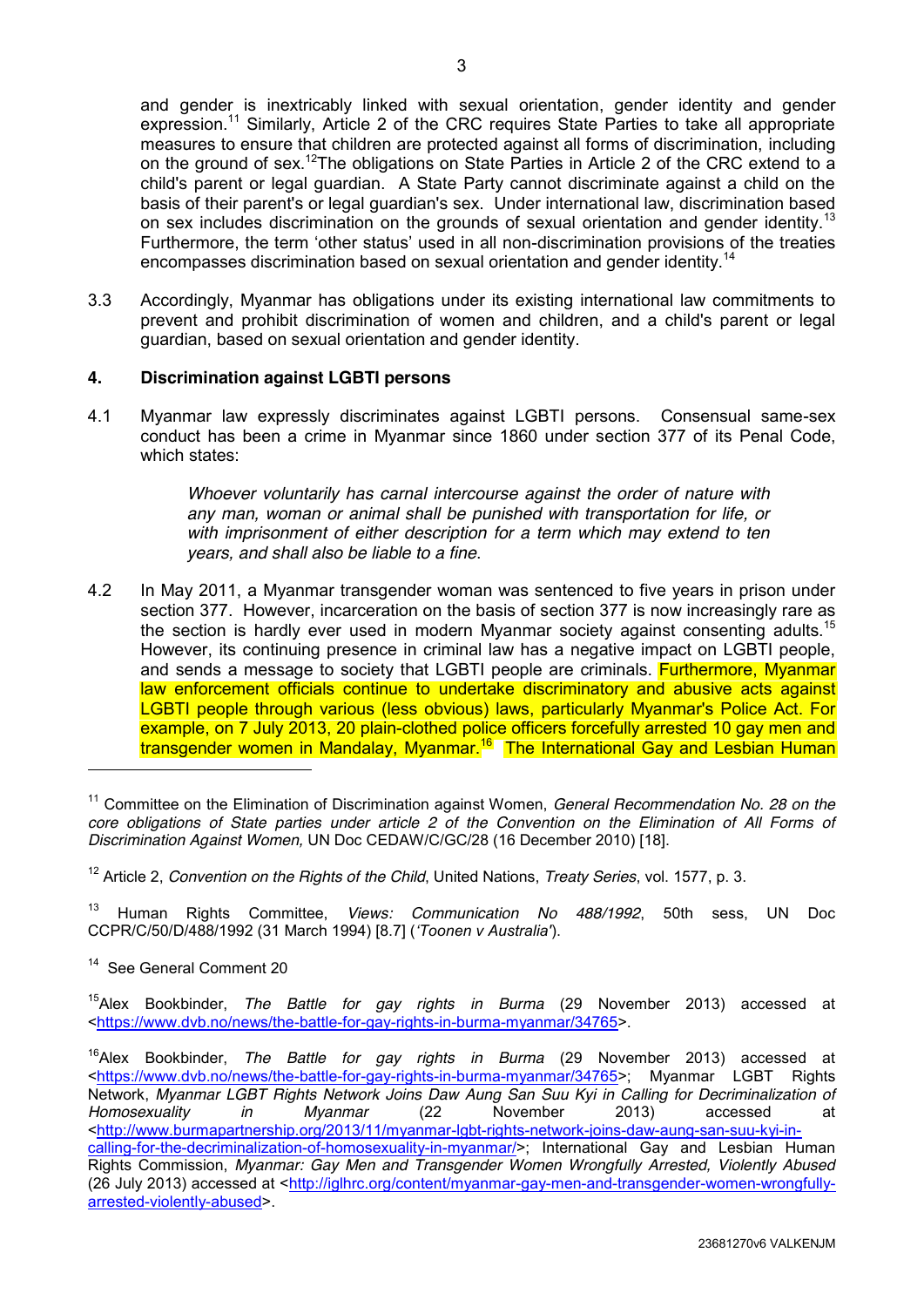*When we arrived at the Division Police Station, the police forcibly pulled off our clothes, kicked and beat us. Our breasts were squeezed, scratched and beaten with police batons.*

*They forced us to do frog jumps, without clothes, and shout that we are not women but men. When we did as they said, we were beaten again because our voices sound feminine. They slapped our faces and shouted out, 'Shout like a man! Sound like a man!' I've never experienced terror like this.*<sup>17</sup>

Mandalay Police denied the allegations, maintaining that the arrests were in respect of "public disturbances".<sup>18</sup>

- 4.3 Similarly, Kaleidoscope has received anecdotal evidence from activists in Myanmar of transgender women being targeted by police.
- 4.4 Examples of other charges which may be utilised to discriminate against LGBTI persons include:
	- (a) negligently spreading sexual disease;<sup>19</sup>
	- (b) activity that may "affect the morality" of an individual or society in a negative way;<sup>20</sup> and
	- (c) being found between sunset and sunrise with a covered face or being otherwise disguised and therefore unable to give satisfactory account of oneself. $21$
- 4.5 The absence of express protection of LGBTI human rights under Myanmar law coupled with a conservative view amongst public officials that homosexuality is not a part of "Burmese culture", facilitates discrimination of Myanmar LGBTI persons. Repeal of these discriminatory laws must be effected in order to comply with international human rights standards.
- 4.6 The law in Myanmar is silent on the issue of same-sex marriage, however, it is arguably impliedly prohibited as a consequence of consensual same-sex conduct being criminalised under section 377 of the Penal Code.<sup>22</sup>

-

<sup>21</sup>Section 35C Police Act.

<sup>&</sup>lt;sup>17</sup>International Gay and Lesbian Human Rights Commission, *Myanmar: Gay Men and Transgender Women Wrongfully Arrested, Violently Abused* (26 July 2013) accessed at [<http://iglhrc.org/content/myanmar-gay](http://iglhrc.org/content/myanmar-gay-men-and-transgender-women-wrongfully-arrested-violently-abused)[men-and-transgender-women-wrongfully-arrested-violently-abused>](http://iglhrc.org/content/myanmar-gay-men-and-transgender-women-wrongfully-arrested-violently-abused).

<sup>&</sup>lt;sup>18</sup>International Gay and Lesbian Human Rights Commission, *Myanmar: Gay Men and Transgender Women Wrongfully Arrested, Violently Abused* (26 July 2013) accessed at [<http://iglhrc.org/content/myanmar-gay](http://iglhrc.org/content/myanmar-gay-men-and-transgender-women-wrongfully-arrested-violently-abused)[men-and-transgender-women-wrongfully-arrested-violently-abused>](http://iglhrc.org/content/myanmar-gay-men-and-transgender-women-wrongfully-arrested-violently-abused). The power to arrest in respect of "public nuisance" is contained in section 34(7) of the Police Act.

<sup>&</sup>lt;sup>19</sup>Section 269 Penal Code.

<sup>20</sup> Section 5(j) *Emergency Provisions Act1950*.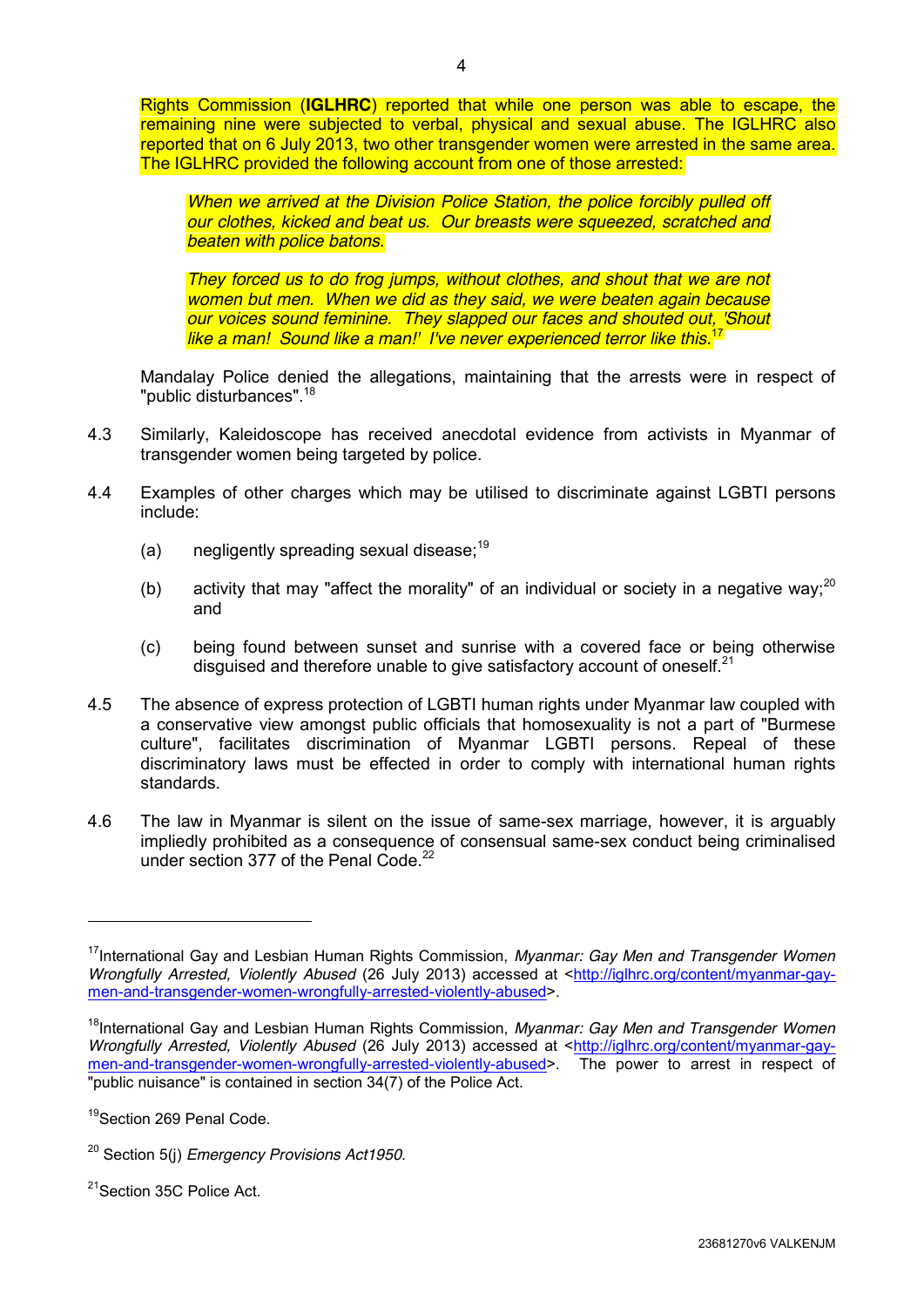- 4.7 Despite the decision in *Joslin v New Zealand<sup>23</sup>*, there is growing support in the international community that international human rights law can and should be interpreted to include a right for same-sex couples to marry.<sup>24</sup> If viewed from this perspective, Myanmar would be in breach of its obligations under international law by implicitly prohibiting marriage between same-sex couples.
- 4.8 We urge the UNHRC to recommend that Myanmar at a minimum, amend its existing laws which directly discriminate against LGBTI persons, particularly section 377 of the Penal Code to apply only to instances of non-consensual activities, and institute mechanisms for protecting LGBTI human rights so that indirect laws cannot be used as a means of discrimination. Further we urge the UNHRC to recommend that Myanmar pass laws that expressly recognise same-sex marriage.

## **5. Lack of anti-discrimination laws protecting LGBTI persons**

- 5.1 Myanmar LGBTI persons currently have no express right to any remedies or legal protection from discrimination on the basis of sexual or gender identity.
- <span id="page-5-0"></span>5.2 However, under section 347 of the Constitution, each person is guaranteed equal rights before the law and equal legal protection. Further, under section 353 of the Constitution, "*[n]othing shall, except in accordance with existing laws, be detrimental to the life and personal freedom of any person.*" However, the Penal Code and the Police Act would arguably qualify as being "existing law".
- 5.3 A framework of legal reform needs to be implemented that will actively prevent and prohibit discrimination of LGBTI people in all facets of life and society including employment, health and education in Myanmar. Such a framework should include legislation that specifically prohibits discrimination based on sexual orientation and gender identity in all aspects of Myanmar society, including, but not limited to, employment, education, and housing.
- 5.4 We urge the UNHRC to recommend that Myanmar undertakes a program of law reform which includes the enactment of anti-discrimination legislation that prohibits discrimination based on sexual orientation and gender identity.

#### **6. Amend the Constitution**

-

- 6.1 The most fundamental protections and freedoms of citizens of Myanmar are enshrined in its 2008 Constitution. Chapter VIII of the Constitution lists the "Fundamental Rights" of Myanmar citizens. In addition to sections 347 and 353 of the Constitution referenced at paragraph [5.2](#page-5-0) above, section 348 provides that citizens shall not be discriminated against based on "*race, birth, religion, official position, status, culture, sex and wealth.*" Notably absent from this list is discrimination based on the sexual orientation and gender identity of Myanmar citizens.
- 6.2 Chapter XII of the Constitution contains the mechanism for amendment. Under that chapter, a Bill to amend the Constitution must be submitted by 20 percent of the total number of PyidaungsuHluttaw representatives (Myanmar's national bi-cameral legislature) in order for

<sup>23</sup> Human Rights Committee, Views: Communication No 902/1999, 75th sess, UN Doc CCPR/C/75/D/902/1999 (17 July 2002) ('Joslin v New Zealand').

<sup>&</sup>lt;sup>22</sup>International Lesbian, Gay, Bisexual, Trans and Intersex Association, *Law in Myanmar – Laws and policies* af<br>affecting *LGBTI people in Myanmar* (17 December 2014) *affecting LGBTI people in Myanmar* (17 December 2014) accessed at <http://ilga.org/country/myanmar/law/>.

<sup>24</sup> Paula Gerber, Kristine Tay and Adiva Sifris, *Marriage: A Human Right,* Sydney Law Review (Vol. 36:643)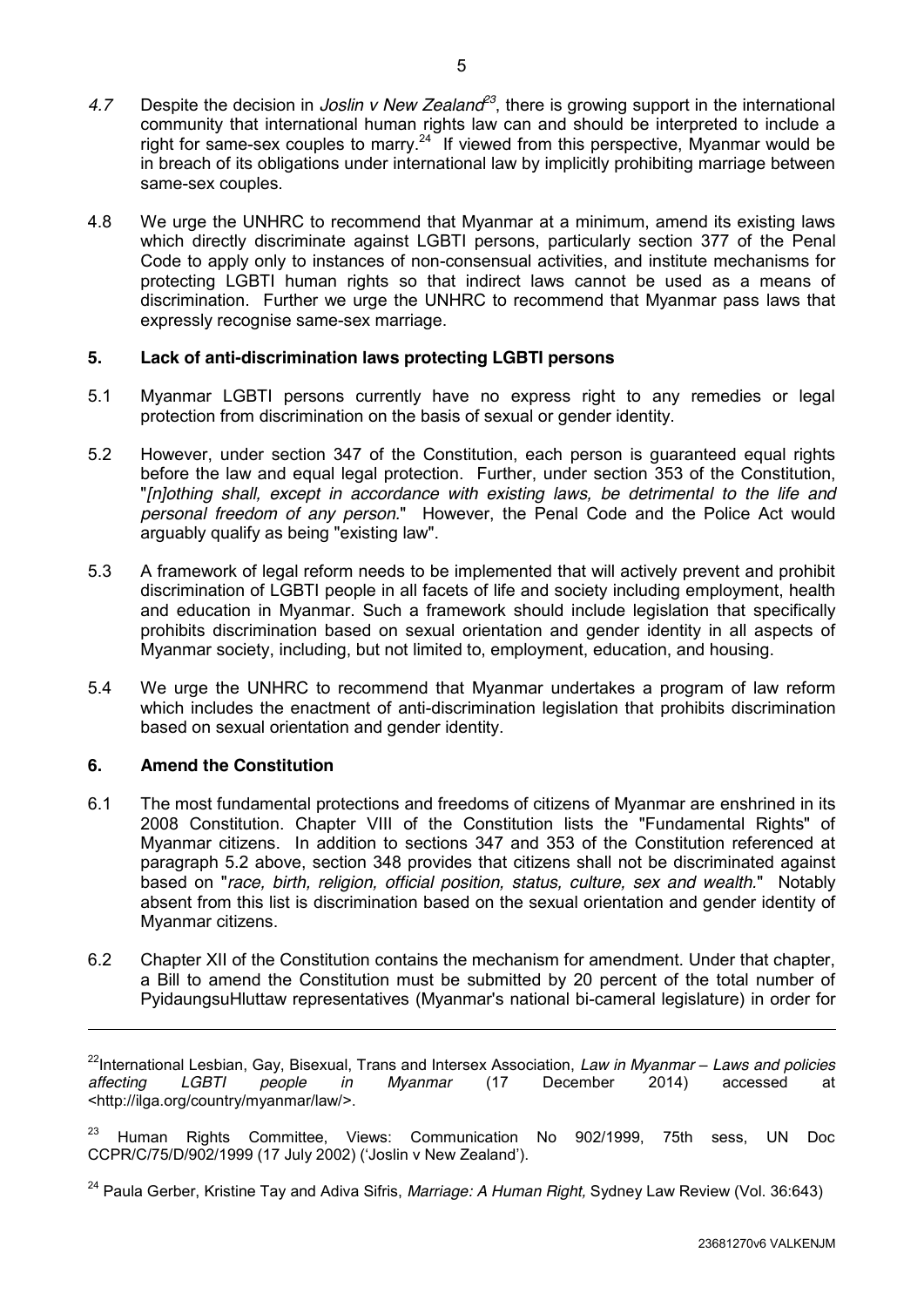it to be considered by the PyidaungsuHluttaw.<sup>25</sup> While some provisions of the Constitution require amendments to be approved by more than 75 percent of both houses of the PyidaungsuHluttaw together with a nation-wide referendum,<sup>26</sup> amendment of section 348 only requires approval of more than 75 percent of both houses of the PyidaungsuHluttaw.<sup>27</sup>

- 6.3 With the approval of the PyidaungsuHluttaw, a Constitutional Review Joint Committee was formed in 2013 to review and recommend amendments to the Constitution. The Committee's report simply collated statistics on the number of submissions received in respect of each provision of the Constitution, rather than drawing any conclusions or making any recommendations.<sup>28</sup>Therefore, it is not clear whether any recommendations to amend section 348 have been made. It has been reported that a referendum will be held in May 2015 to change some clauses, with such changes coming into force only after the new parliament – elected in  $2015 -$  is seated.<sup>29</sup>
- 6.4 We urge the UNHRC to recommend that constitutional amendments include adding sexual orientation and gender identity as prohibited grounds for discrimination.

# **7. Ratification of key human rights treaties**

- 7.1 Myanmar has not ratified the majority of key human rights treaties, including the ICCPR and the ICESCR. The ratification of these Covenants would assist in strengthening Myanmar's obligations under international law, particularly the anti-discrimination provisions, in respect of the protection of the human rights of LGBTI persons.
- 7.2 Myanmar was last reviewed as part of the Universal Periodic Review (**UPR**) in January 2011. Nearly 200 recommendations were made and approximately 50 of these recommendations called for ratification of the ICCPR and the ICESCR. However, it appears no progress has been made to ratify these treaties.
- 7.3 We urge the UNHRC to recommend that Myanmar ratifies all significant human rights treaties (and their Optional Protocols) including, but not limited to, the ICCPR and the ICESCR, to reinforce the implementation of, and compliance with, international human rights law in Myanmar.

#### **8. Conclusion and recommendation**

- 8.1 As a nation in a period of transition, now is an opportune time for Myanmar to make the necessary legislative changes to enshrine and protect the human rights of LGBTI people.
- 8.2 Accordingly, we encourage the UNHRC to make the following recommendations that Myanmar:
	- (a) at a minimum, amend section 377 of the Penal Code;

-

<sup>&</sup>lt;sup>25</sup>Section 435 Constitution.

 $26$ Section 436(a) Constitution.

<sup>&</sup>lt;sup>27</sup> Section 436(b) Constitution.

<sup>&</sup>lt;sup>28</sup>Constitutional Review Joint Committee, *Report of Constitution Review Joint Committee's findings and* assessment (February 2014) accessed at [<http://www.constitutionnet.org/vl/item/myanmar-report](http://www.constitutionnet.org/vl/item/myanmar-report-constitutional-review-joint-committees-findings-and-assessment)[constitutional-review-joint-committees-findings-and-assessment>](http://www.constitutionnet.org/vl/item/myanmar-report-constitutional-review-joint-committees-findings-and-assessment).